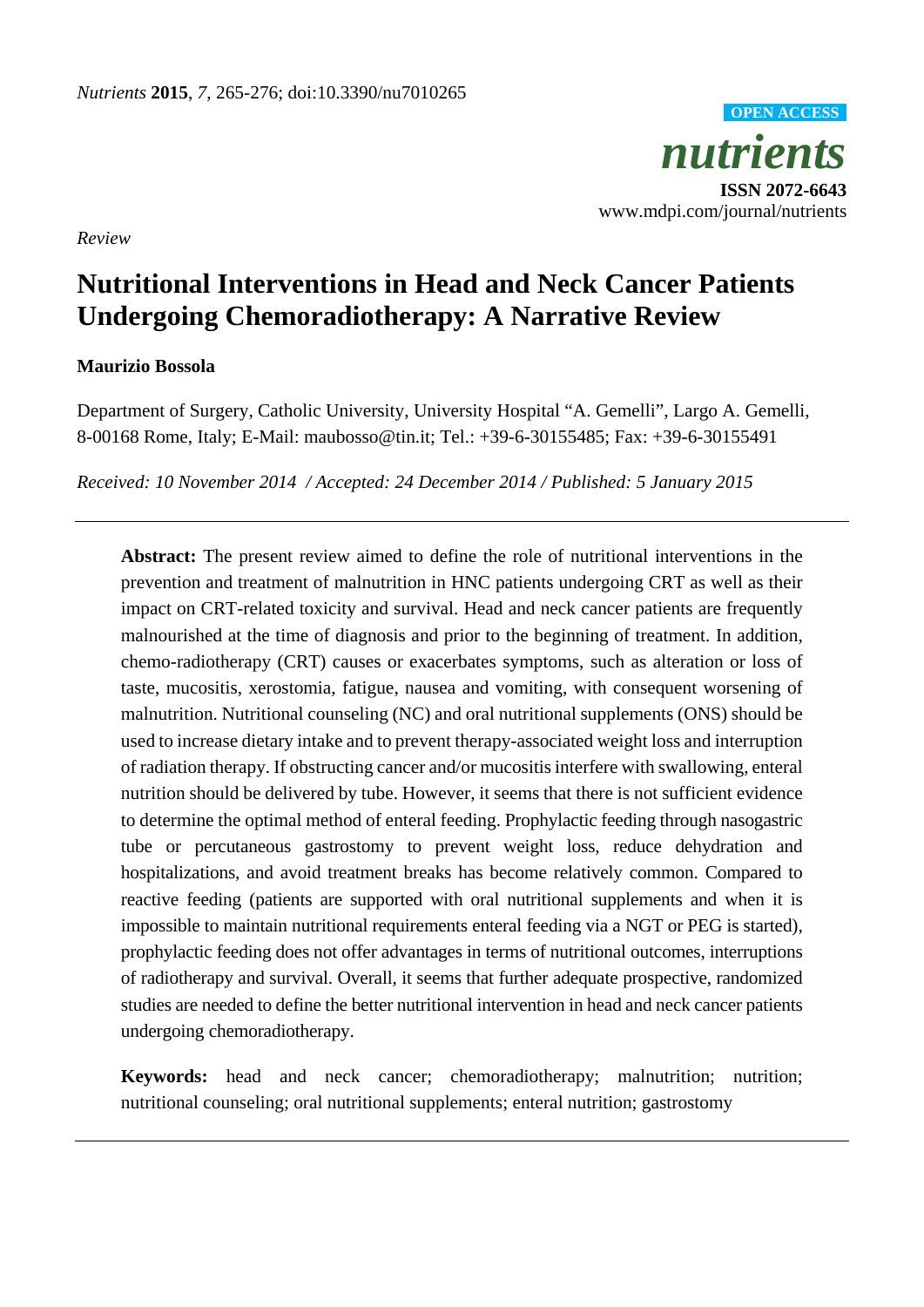#### **1. Introduction**

Head and neck cancer (HNC) (cancer of the oral cavity, oropharynx, hypopharynx and larynx) is the seventh most common malignancy in the world [1]. The majority of patients with HNC present with locally advanced disease [1], for which treatment is complex and aggressive, with a therapeutic goal of achieving a cure while minimizing toxicity. The standard of care is multidisciplinary, utilizing bimodality or trimodality therapy where appropriate. Recent advances have led to alterations in radiotherapeutic technologies, the introduction of sequential (induction) systemic chemotherapy, and the inclusion of targeted agents in combination chemotherapy regimens [2].

Head and neck cancer patients are frequently malnourished at the time of diagnosis and prior to the beginning of treatment [3–7]. In addition, chemo-radiotherapy (CRT) causes or exacerbates symptoms, such as alteration or loss of taste, mucositis, xerostomia, fatigue, nausea and vomiting, with consequent worsening of malnutrition [8–12]. It is well known that radiotherapy is invariably associated with mucositis, xerostomia, dysphagia, hematological toxicities and other acute side effects, whose incidence increases when chemotherapy is also administered, and that oral mucositis incidence leads to higher unplanned breaks and delays in radiotherapy administration [13–16]. In addition, in many patients such toxicities may be very severe and even life threatening and may lead to treatment interruptions that are invariably associated with poorer outcome [13–16]. To this regard, it has been shown that during radiotherapy or CRT 55% of the patients may lose an additional 10% or more of body weight [11,12]. Deterioration of the nutritional status results in an increase in CRT-related toxicity and this may increase the prolonged treatment time, which has been associated with poor clinical outcome [17,18].

In the current clinical practice, nutritional counseling with or without oral nutritional supplements patients receiving CRT for head and neck cancer is considered adequate [19] but its real role still remains to be clearly defined with regard to CRT-related toxicity.

If obstructing cancer and/or mucositis interfere with swallowing, enteral nutrition should be delivered by tube. However, it seems that there is not sufficient evidence to determine the optimal method of enteral feeding [19].

Prophylactic feeding through nasogastric tube or percutaneous gastrostomy has become relatively common. It remains to be defined if prophylactic feeding, compared to reactive feeding (patients are supported with oral nutritional supplements and when it is impossible to maintain nutritional requirements enteral feeding via a NGT or PEG is started), offers advantages in terms of nutritional outcomes, interruptions of radiotherapy and survival.

This review aimed to define the role of nutritional counseling, oral nutritional supplements, enteral nutrition through nasogastric tube or gastrostomy, and prophylactic gastrostomy in the prevention and treatment of malnutrition in HNC patients undergoing CRT as well as their impact on CRT-related toxicity and survival.

#### **2. Methods**

The following databases were searched for relevant studies up to October 2014: Medline, PubMed, Web of Science, and the Cochrane Library. The search terms and mesh headings included "head and neck neoplasms" OR "head and neck cancer" AND "nutrition" OR "nutrition support" OR "dietary counselling" OR "nutritional counselling" or " nutritional supplements" OR "nutrition therapy" OR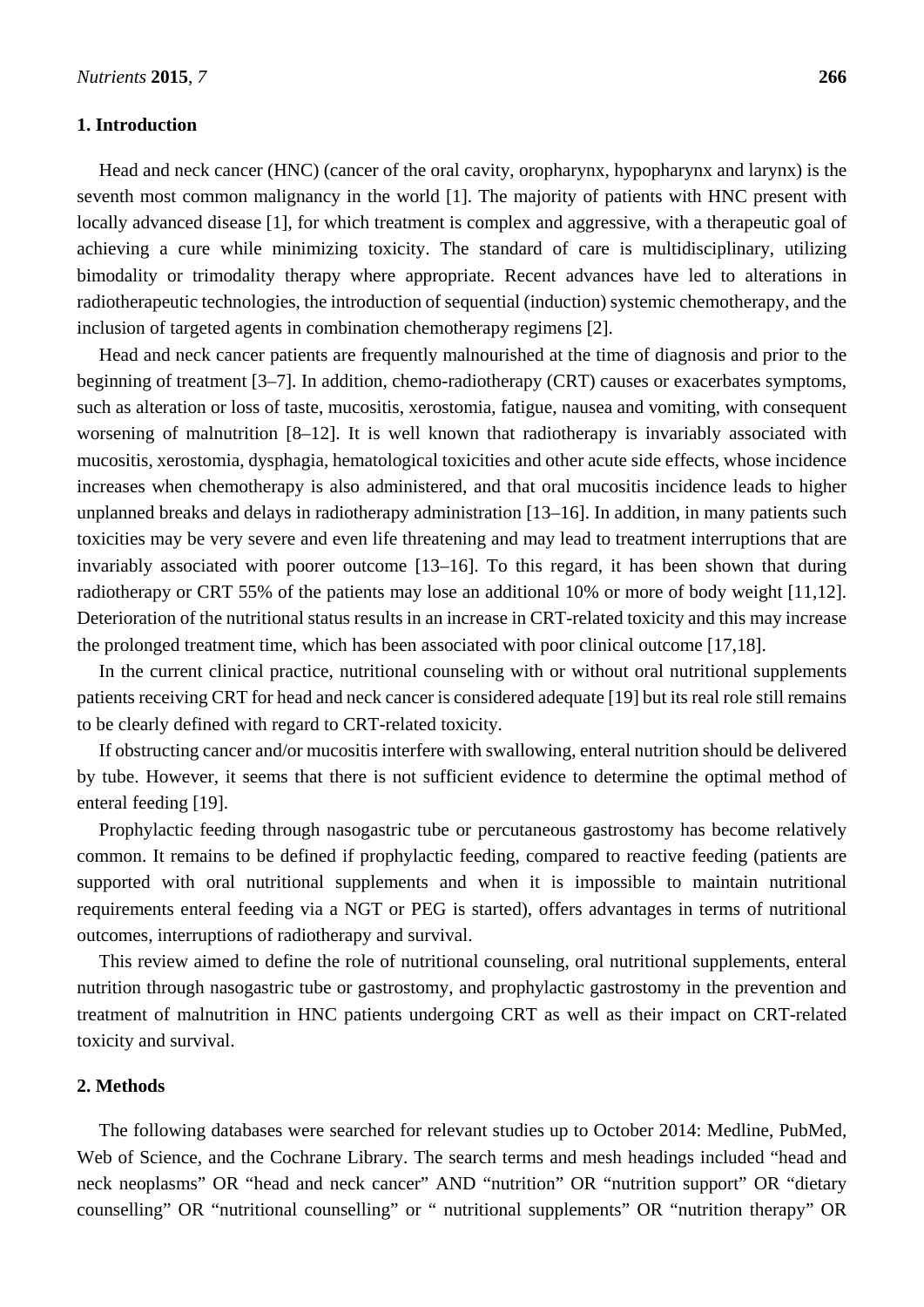"gastrostomy" OR enteral nutrition" OR "enteral feeding" OR "prophylactic gastrostomy" OR "reactive gastrostomy" OR "prophylactic nutrition" OR "prophylactic nutritional support". Reference lists of relevant studies and previous systematic reviews were manually searched for additional articles.

Studies were eligible for inclusion if they were English language papers published in a peer-reviewed journal and met the following inclusion criteria: primary research studies in adult patients (over 18 years of age), included patients with head and neck cancer receiving radiotherapy or radiochemotherapy as the primary treatment, and investigated nutritional interventions in the form of oral supplements or dietary counseling or both or enteral nutrition through nasogastric tube or gastrostomy with primary outcomes, including dietary intake, weight, nutritional status, quality of life, functional status, treatment response, radiotherapy toxicity, or survival. None of the studies with such characteristics was excluded.

#### **3. Nutritional Counseling and Oral Nutritional Supplements**

International guidelines suggest that intensive nutritional counseling (NC) and oral nutritional supplements (ONS) should be used to increase dietary intake and to prevent therapy-associated weight loss and interruption of radiation therapy in patients undergoing radiotherapy or chemoradiotherapy of head and neck areas [20–22].

This evidence is based essentially on a randomized study performed in 60 oncology outpatients receiving radiotherapy to the gastrointestinal (12%) or head and neck areas (78%). This study documented statistically smaller deteriorations in weight, nutritional status and global quality of life when intensive, individualized NC and ONS were used instead of standard nutritional care [4,5,21]. Indeed, Ravasco *et al.* [23], two years earlier, randomized 75 HNC patients referred for radiotherapy/chemoradiotherapy to dietary counseling with regular foods (Group 1), usual diet plus supplements (Group 2) and food intake *ad libitum* (Group 3). At three months, Group 1 maintained intakes, whereas Groups 2 and 3 returned to or below baseline levels. In addition, at three months, the reduction of incidence/severity of symptoms (anorexia, nausea/vomiting, xerostomia, and dysgeusia) improved in 90% of the patients in Group 1 *vs.* 67% in Group 2 and 51% in Group 3 (*p <* 0.0001). QOL function scores improved ( $p < 0.003$ ) proportionally with improved nutritional intake and status in Group 1/Group 2 ( $p < 0.05$ ) and worsened in Group 3 ( $p < 0.05$ ).

Thereafter, few studies have been conducted on this topic (Table 1). The recent prospective study of van den Berg *et al.* [24] has clearly confirmed that early and intensive individualized dietary counseling by a dietitian produces clinically relevant effects in terms of decreasing weight loss and malnutrition compared with standard nutritional counseling. All these data are in accordance with previous studies that have evaluated the effects of nutritional counseling and/or ONS in head and neck cancer undergoing radiotherapy only [25,26].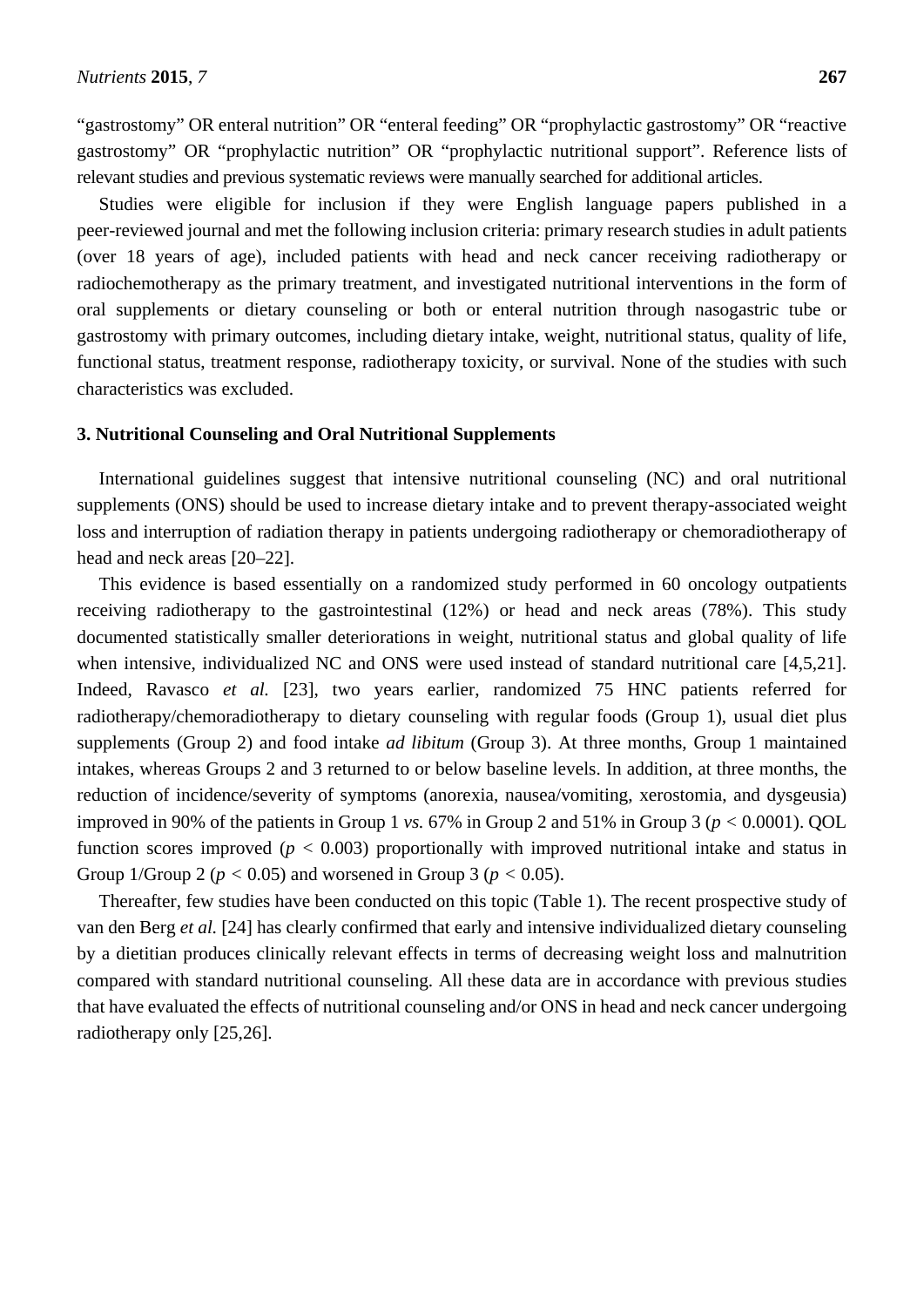**Table 1.** Nutritional counseling (NC) and oral nutritional supplements (ONS) in head and neck cancer patients receiving radiotherapy (RT) or chemoradiotherapy (CRT).

| Author                              | <b>Number of Patients</b>                                                                                                                                                               | <b>Cancer Therapy</b> | <b>Nutritional Outcome</b>                                                                                                             | <b>Interruption of RT</b>                                          |
|-------------------------------------|-----------------------------------------------------------------------------------------------------------------------------------------------------------------------------------------|-----------------------|----------------------------------------------------------------------------------------------------------------------------------------|--------------------------------------------------------------------|
| Arnold and Richter,<br>1989 [25]    | Group 1: no nutritional supplements;<br>Group 2: nutritional supplements                                                                                                                | RT                    | No differences between the groups                                                                                                      | No differences between<br>the groups                               |
| Nayel et al.,<br>1992 [26]          | Group 1: 12 pts; radiotherapy alone;<br>Group 2: 11 pts; radiotherapy and ONS                                                                                                           | <b>RT</b>             | Group 1: in all increase in body weight and in triceps<br>skin-fold thickness, Group 2: 58% had WL ( $p = 0.001$ )                     | Group 1: 41.6%; Group 2:<br>0%; $(p < 0.001)$                      |
| Goncalves Diaz et al.,<br>2005 [27] | Group 1: 32 pts; adapted oral diet; Group 2:<br>16 pts; enteral nutrition via a NG tube<br>$(6x/day)$ ; Group 3: 16 pts; oral diet<br>associated to ONS between meals $(3\times$ /day). | <b>RT</b>             | All of the groups presented an increase in the ingestion<br>of calories and proteins ( $p < 0.001$ ).                                  | Not assessed                                                       |
| Ravasco et al.,<br>2005 [23]        | Group 1: 25 pts; NC with regular foods;<br>Group 2: 25 pts; usual diet with ONS;<br>Group 3: 25 pts; intake <i>ad lib</i> .                                                             | <b>CRT</b>            | Reduction of anorexia, nausea/vomiting, xerostomia,<br>and dysgeusia: Group 1: 90% of pts; Group 2: 67% of<br>pts; Group 3: 51% of pts | No differences among<br>the groups                                 |
| Isenring et al.,<br>2007 [21]       | Group 1: 31 pts; standard practice; Group 2:<br>29 pts; individualized NC                                                                                                               | <b>CRT</b>            | Smaller deteriorations in weight, nutritional status and<br>global quality of life in group 2                                          | Not assessed                                                       |
| Paccagnella et al.,<br>2010 [28]    | Group 1:33 pts; early nutritional<br>intervention before they were submitted to<br>CRT; Group 2: 33 pts; CRT alone                                                                      | <b>CRT</b>            | Group 1: WL $(\%)$ 4.4 $\pm$ 4.2; Group 2:<br>WL (%) $8.1 \pm 4.8$ ; ( $p < 0.01$ )                                                    | Group 1: 30.3%; Group 2:<br>63.6%; $(p < 0.01)$                    |
| Van den Berg,<br>2010 [24]          | Group 1: 20 pts; individual dietary<br>counseling; Group 2: 18 pts; standard<br>dietary counseling                                                                                      | <b>CRT</b>            | Group 1: WL $(\%)$ 2.3 $\pm$ 1.2; Group 2:<br>WL $(\% )$ 4.8 $\pm$ 2.2                                                                 | Not assessed                                                       |
| Valentini et al.,<br>2012 [29]      | 21 pts with NC and ONS                                                                                                                                                                  | <b>CRT</b>            |                                                                                                                                        | 28% for $\geq 6$ days, 28% for 3–5<br>days and $44\%$ for 0-2 days |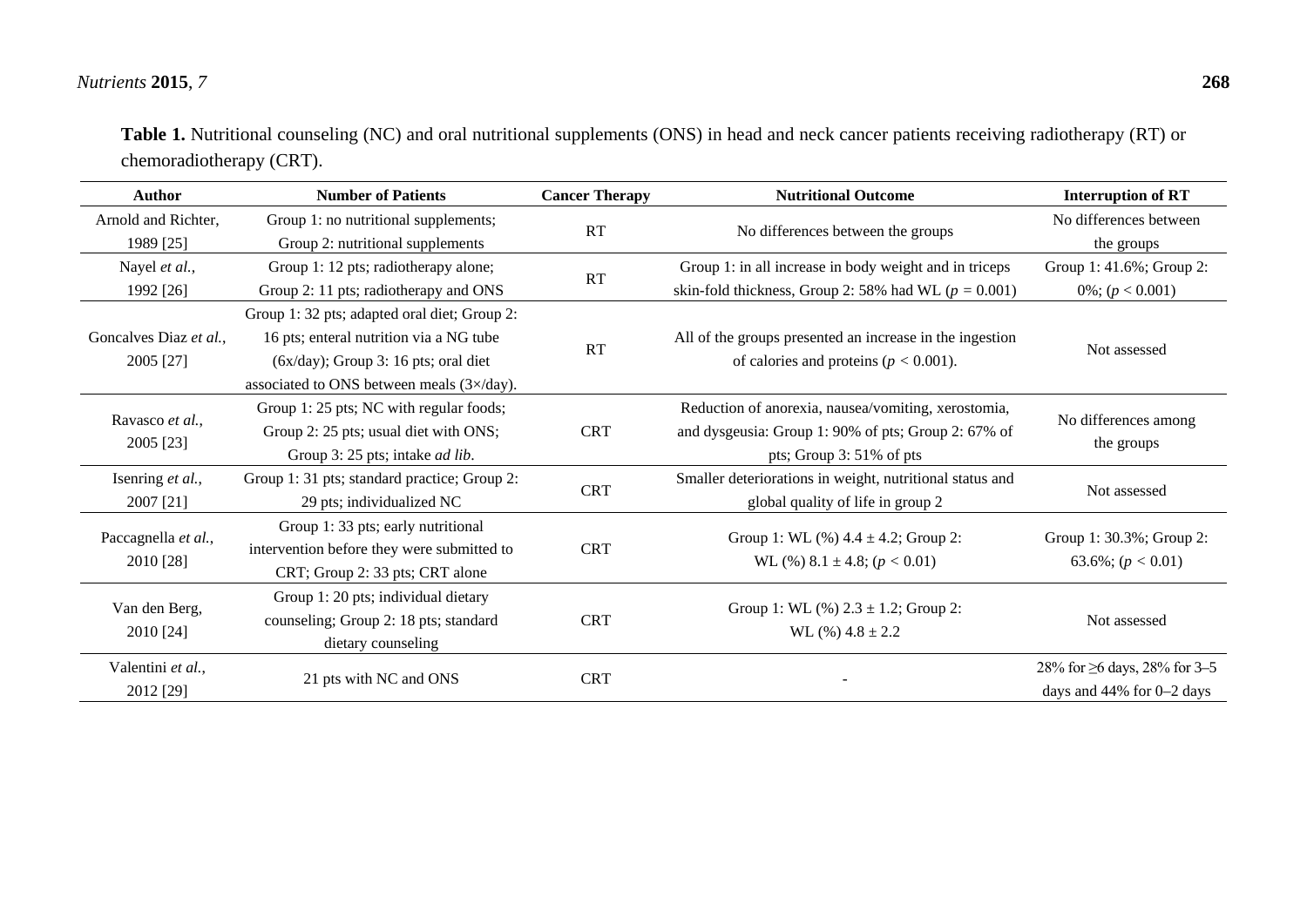In the current clinical practice, NC with or without ONS in patients receiving CRT for head and neck cancer are considered useful but its real role still remains to be clearly defined with regard to CRT-related toxicity. It is possible, in fact, that the improvement of nutritional status obtained through NC and/or ONS may translate in reduced CRT-related toxicity. Unfortunately, data on this issue are few. Among the studies, which included patients receiving radiotherapy, CRT-related toxicity was not assessed in one study and assessed in two (with no differences in one study and with a beneficial effect of ONS on CRT-related toxicity in the other one). Among the studies which included patients receiving chemo-radiotherapy, three did not assess CRT-related toxicity, one found no differences in CRT-related toxicity between patients receiving or not receiving counseling/ONS, and two found such differences. Paccagnella *et al.* [28] showed that the frequency of grade 3–4 mucositis was 45.5% and 39.4% in patients with head and neck cancer undergoing concurrent chemoradiotherapy and receiving, respectively, early nutritional intervention (individualized nutritional counseling and oral supplements or enteral nutrition) or standard practice (general nutrition counseling). However, the percentage of patients who had radiotherapy breaks >5 days for toxicity was significantly lower in the early intervention group than in the standard practice group as well as the number of days of radiotherapy delayed for toxicity and the frequency of hospitalization. The study of Valentini *et al.* [29] has shown that, in patients with head and neck cancer receiving CRT, nutritional counseling combined with ONS was associated with relatively low CRT-related toxicity and with a percentage of patients interrupting anti-neoplastic treatment for 6 or more days lower than 30%.

Taken together, all these data support the concept, suggested by some authors [22,27], that head and neck cancer patients undergoing CRT need early and regular nutritional assessment and interventions during treatment and that dieticians need to adapt to the needs of each patient and provide individualized care. This is particularly true in patients with diabetes, which are not uncommon in such population.

#### **4. Enteral Nutrition via Nasogastric Tube or Gastrostomy**

International guidelines also suggest that if an obstructing head and neck cancer interferes with swallowing, enteral nutrition (EN) should be delivered by tube [20]. Tube feeding is also suggested if severe local mucositis is expected, which might interfere with swallowing, e.g., in radio-chemotherapy regimens, including radiation of throat [20].

Tube feeding can either be delivered via the nasogastric tube (NG) or percutaneous gastrostomy (PEG). Because of radiation induced oral and esophageal mucositis, PEG may be preferred and it has been demonstrated clearly that early and appropriate supplementary enteral nutrition via a PEG system is more effective than oral nutrition alone in those cases in which the patient undergoes several weeks of chemotherapy/radiotherapy [30]. However, PEG has a rate of complications that is estimated to be in the range 8%–30%, including local wound infection, occlusion of the tube, leakage from the tube, cellulitis, eczema or hypergranulation tissue [30].

Unfortunately, only three studies have compared NG and PEG in terms of nutritional outcomes, complications, and radiation treatment interruption (Table 2). Of these, two studies were retrospective and one prospective. In the study of Magnè *et al.* [31], 50 HNC patients were managed by PEG and 40 by NG. The feeding methods were found to be equally effective at maintaining body weight and body mass index at time 1 (three weeks) and at time 2 (six weeks). In the study of Mekhail *et al.* [32], NG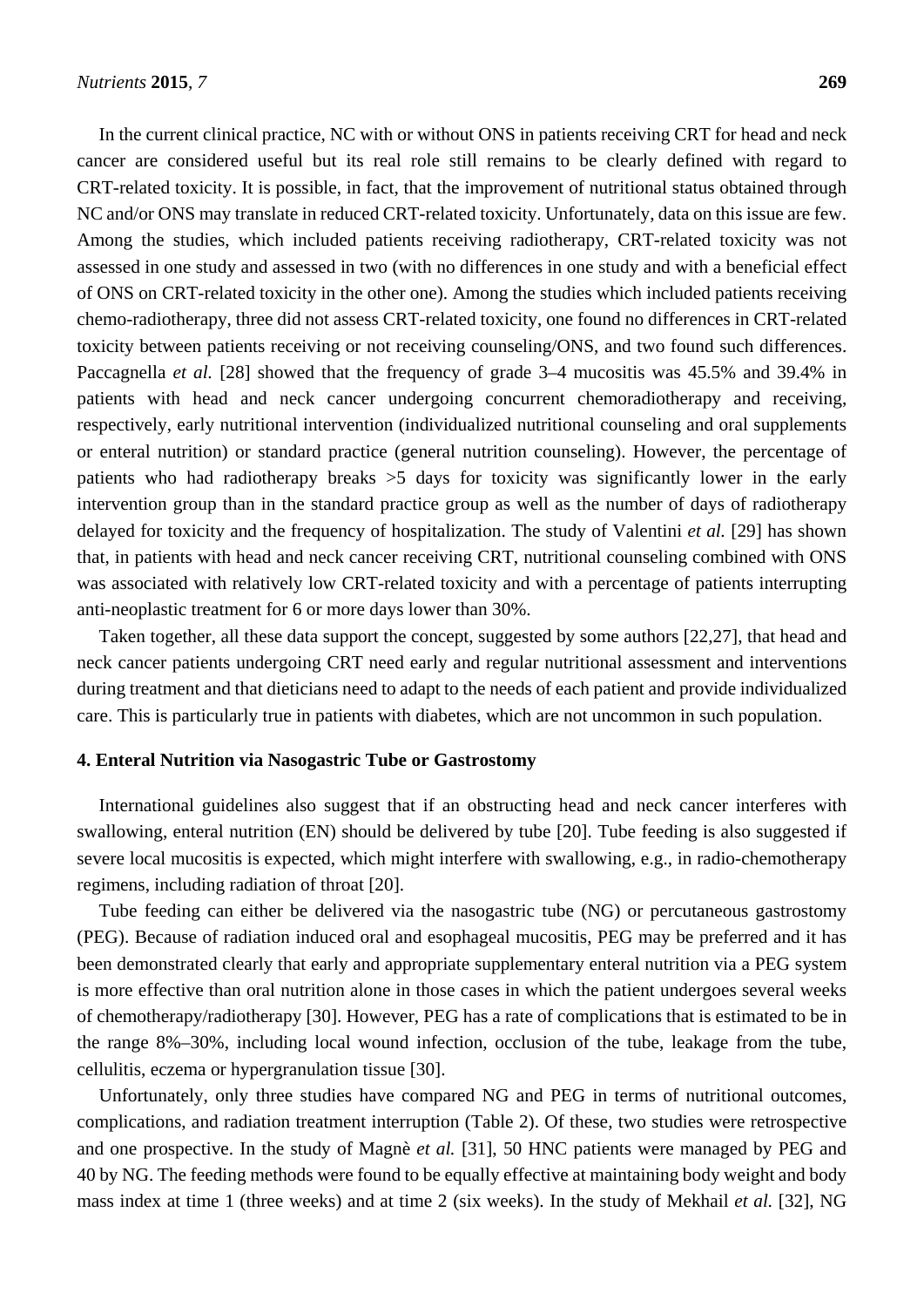tubes were placed in 29 patients and PEG in 62. PEG patients had more dysphagia at three months (59% *vs.* 30%, respectively;  $p = 0.015$ ) and at six months (30% *vs.* 8%, respectively;  $p = 0.029$ ) than NG patients. The median tube duration was 28 weeks for PEG patients compared with eight weeks for NG patients,  $(p < 0.001)$ . Twenty-three percent of PEG patients needed pharyngo-esophageal dilatation compared with 4% of NG patients ( $p = 0.022$ ). In the prospective study of Corry *et al.* [33], there were 32 PEG and 73 NGT patients. PEG patients sustained significantly less weight loss at six weeks post-treatment (median 0.8 kg gain *vs.* 3.7 kg loss, *p <* 0.001), but had a high insertion site infection rate (41%), longer median duration of use (146 *vs.* 57 days,  $p < 0.001$ ), and more grade 3 dysphagia in disease-free survivors at six months (25% *vs.* 8%, *p* = 0.07). Patient self-assessed general physical condition and overall quality of life scores were similar in both groups. Overall costs were significantly higher for PEG patients. At six months post-treatment, there was no significant difference between the NGT and PEG groups in complete response at the primary site, weight, dysphagia grade 3 or performance status. Thirty-five percent of evaluable patients in the NGT group (18/52) had  $\geq$ 10% loss of their body weight compared to 13% (3/23) in the PEG group ( $p = 0.09$ ).

**Table 2.** Enteral feeding in head and neck cancer patients receiving chemoradiotherapy (CRT): comparison of nasogastric tube (NGT) and percutaneous gastrostomy (PEG). WL, weight loss; QOL, quality of life.

| Author                      | <b>Type of Study</b> | Number of<br><b>Patients</b>  | <b>Cancer</b><br><b>Therapy</b> | <b>Nutritional Outcome</b>                                                                                                                         | Interruption<br>of RT | <b>Other Outcomes</b>                                                                                                                                                                                |
|-----------------------------|----------------------|-------------------------------|---------------------------------|----------------------------------------------------------------------------------------------------------------------------------------------------|-----------------------|------------------------------------------------------------------------------------------------------------------------------------------------------------------------------------------------------|
| Magnè et al.,<br>2001 [31]  | Retrospective        | $PEG: 50$ pts;<br>NGT: 40 pts | <b>CRT</b>                      | Weight and BMI comparable<br>at week 3 and 6                                                                                                       | Not assessed          | Better OOL with PEG                                                                                                                                                                                  |
| Mekhail et al.,<br>2001[32] | Retrospective        | PEG: 62 pts;<br>NGT: 29 pts   | <b>CRT</b>                      | Not assessed                                                                                                                                       | Not assessed          | Dysphagia more persistent<br>with PEG at 3 and 6 months;<br>By 12 months, difference<br>disappeared                                                                                                  |
| Corry et al.,<br>2009 [33]  | Prospective          | PEG: 32 pts;<br>$NGT: 73$ pts | <b>CRT</b>                      | WL (kg) at 6 weeks:<br>$PEG = +0.8$ vs. $NGT = -3.7$ ;<br>$p < 0.001$ ; WL (kg) at<br>6 months: $PEG = +1$ <i>vs.</i><br>NGT = $-4.3$ ; $p = 0.04$ | Not assessed          | PEG patients: high insertion<br>site infection rate $(41\%)$ .<br>longer duration of use.<br>$(146 \text{ vs. } 57 \text{ days}, p < 0.001),$<br>more grade 3 dysphagia at<br>6 months; higher costs |

Interestingly, long-term swallow function after chemoradiotherapy for head and neck cancer seems to be similar in patients receiving prophylactic gastrostomy and nasogastric tube [34].

Little is known about the number of hospitalizations as well as the costs of the two different feeding approaches. In the study of Corry *et al.* [33], the number of days of hospitalization and costs in the PEG group were significantly higher than in the NGT group. However, if it is considered that PEG is now placed without hospitalization, it is possible that the cost consistently decrease significantly.

It seems that there is not sufficient evidence to determine the optimal method of enteral feeding for patients with head and neck cancer receiving chemoradiotherapy. Further trials comparing the two methods of enteral feeding and including an appropriate number of patients are required.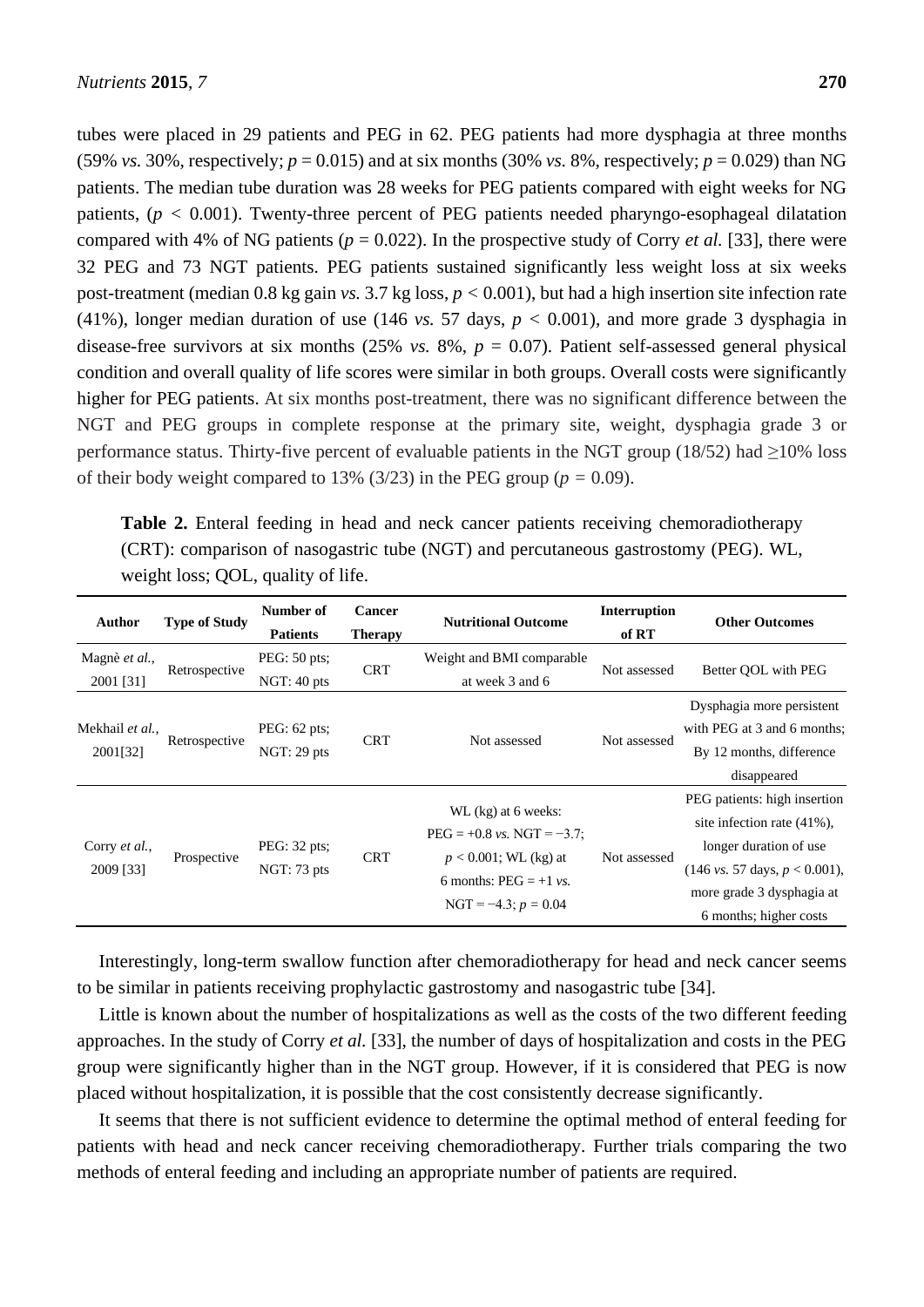#### **5. Prophylactic Nutritional Support**

In the last decade, the prophylactic feeding (P-FT) through NGT or PEG, before beginning CRT, to prevent weight loss, reduce dehydration and hospitalizations, and avoid treatment breaks has become relatively common. Alternatively, patients are supported with oral nutritional supplements and, when it is impossible to maintain nutritional requirements, enteral feeding via a NGT or PEG is started (reactive feeding; R-FT).

Numerous studies have compared these two approaches as detailed in Table 3. Six studies were retrospective and two prospective, randomized [35–42]. In the majority of these studies, the nutritional outcome was similar in patients receiving prophylactic and reactive feeding. The number of interruptions of anti-cancer treatment was not assessed in two studies and did not differ significantly in five studies. In the study of Lewis *et al.*, patients with P-FT completed a higher proportion of chemotherapy cycles compared to no-FT ( $p = 0.002$ ) and RFT ( $p < 0.001$ ). When assessed, overall and disease-free survival were similar in the different groups of nutritional treatment. One study has shown that quality of life at six months was significantly higher in the group receiving systematic prophylactic gastrostomy [43].

It seems that prophylactic feeding, compared to reactive feeding (patients are supported with oral nutritional supplements and when it is impossible to maintain nutritional requirements enteral feeding via a NGT or PEG is started), does not offer significant advantages in terms of nutritional outcomes, interruptions of radiotherapy and survival. However, considering the limited number of prospective, randomized studies, definitive conclusions cannot be drawn and it is desirable that further investigations will be conducted on this issue in the next future.

Interestingly, Baschnagel *et al.* [44] have recently shown that there was no difference in the PEG tube dependence rates between PEG placed prophylactically *vs.* reactively. However, patients who received a PEG tube reactively had a significantly higher stricture rate and aspiration rate compared to the prophylactic group. In addition, there were significantly fewer hospitalizations in the prophylactic group compared to the reactive group. Overall, when accounting for both PEG placement and hospitalizations, the prophylactic approach was found to be more cost effective.

In 2013, Hughes *et al.* [45] retrospectively examined the data of HNC patients, who underwent CRT for the years before (2005) and after (2007) implementation of internal guidelines, in terms of number of hospitalization and costs. Only five patients (6.5% of all patients treated) in the 2005 cohort received prophylactic gastrostomy tubes compared with 39 patients (44.3%) in the 2007 cohort. Patients in 2007 had significantly fewer hospital admissions, unexpected admissions, and a shorter mean duration of hospital stay in comparison with those in 2005.

Noteworthy, a recent retrospective study has identified independent risk factors (BMI >25, a tumor classification  $\geq$ 3, a cumulative cisplatin dose of 200 mg/m<sup>2</sup>) associated with symptomatic requirement for the reactive placement of a PEG tube [46].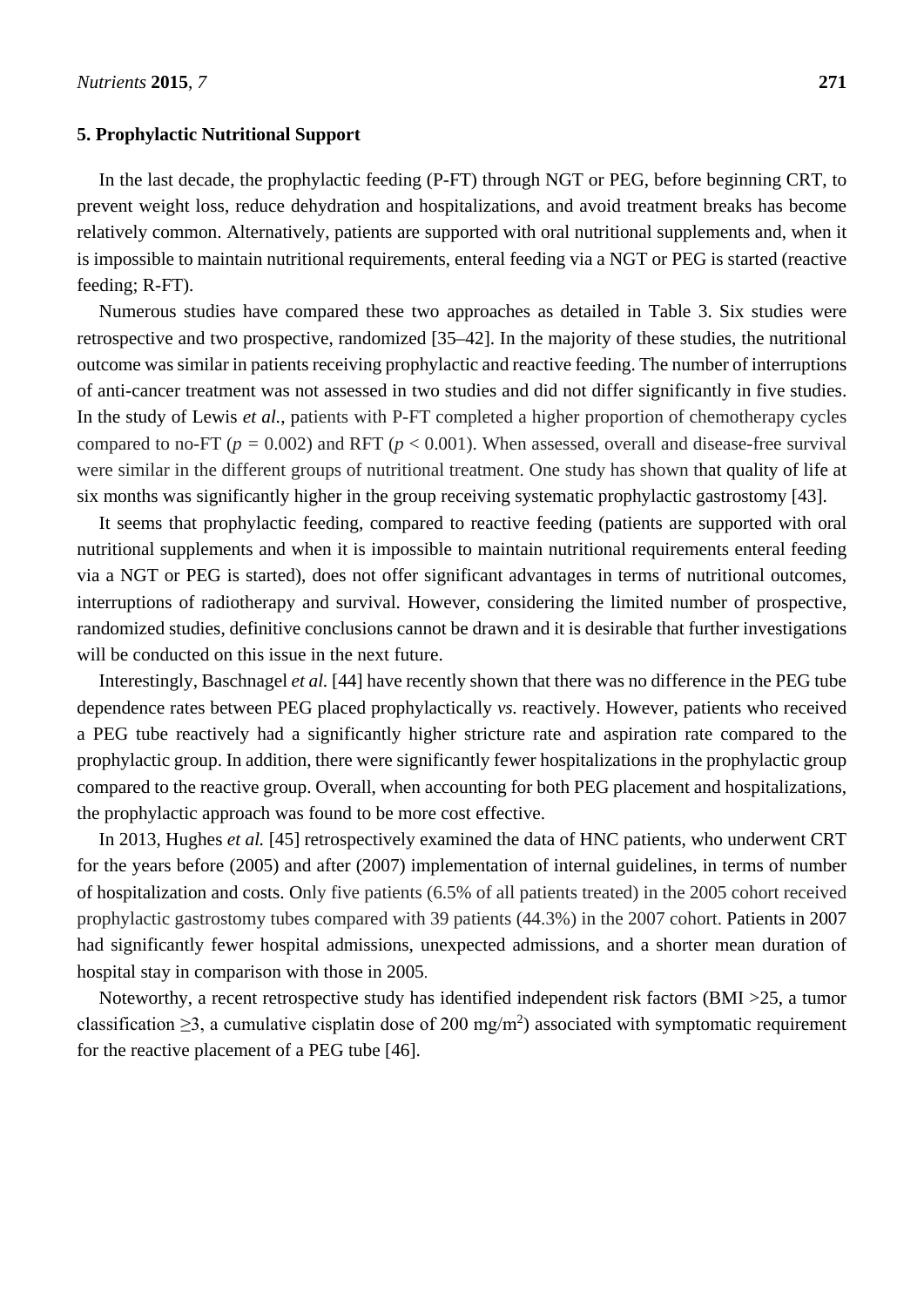# *Nutrients* **2015**, *7* **272**

**Table 3.** Prophylactic feeding in head and neck cancer patients receiving chemoradiotherapy (CRT). P-PEG, prophylactic percutaneous gastrostomy; R-PEG, reactive percutaneous gastrostomy. No-FT, no feeding tube; NGT, nasogastric tube; NC, nutritional counselling; ONS, oral nutritional supplements.

| <b>Author</b>                 | <b>Type of</b><br><b>Study</b> | <b>Cancer</b><br><b>Therapy</b> | <b>Number</b><br>of Patients | <b>Nutritional</b><br><b>Treatment</b>                       | <b>Nutritional Outcome</b>                                                                                                | <b>Interruption of RT</b>                                                                                                                            | <b>Survival</b>                                                                                                                            |
|-------------------------------|--------------------------------|---------------------------------|------------------------------|--------------------------------------------------------------|---------------------------------------------------------------------------------------------------------------------------|------------------------------------------------------------------------------------------------------------------------------------------------------|--------------------------------------------------------------------------------------------------------------------------------------------|
| Salas et al.,<br>2009 [43]    | Randomized<br>trial            | <b>CRT</b>                      | 39                           | P-PEG: 21 pts;<br>R-PEG: 18 pts                              | Similar decrease of BMI at<br>6 months in the two groups                                                                  | Not assessed                                                                                                                                         | Survival not assessed.<br>Better QOL at 6 months<br>in the P-PEG group                                                                     |
| Nugent et al.,<br>2010 [41]   | Retrospective                  | <b>CRT</b>                      | 76                           | ONS: 26 pts; NGT:<br>18 pts; P-PEG: 21 pts;<br>R-PEG: 11 pts | WL% at end of treatment:ONS:<br>6.1NG-tube: 8.5 P-PEG: 4.6;<br>T-PEG:8.7; $(p = NS)$                                      | No differences between<br>the groups                                                                                                                 | Not assessed                                                                                                                               |
| Chen et al.,<br>2010 [42]     | Retrospective                  | <b>CRT</b>                      | 120                          | Control: 20 pts;<br>P-PEG: 70 pts                            | WL% at end of treatment:<br>Control: 14; P-PEG: 8<br>$(p < 0.001)$ ; WL% at 3 months:<br>Control: 8P-PEG: 5; $(p = 0.34)$ | No differences between the<br>groups ( $p = 0.54$ )                                                                                                  | No significant differences<br>in the 3-year overall and<br>disease-free survival                                                           |
| Silander et al.,<br>2012 [40] | Randomized<br>trial            | <b>CRT</b>                      | 134                          | NC (+NGT): 70 pts;<br>P-PEG: 64 pts                          | Same proportion of patients<br>who had a 10 % weight loss at 3,<br>6 and 12 months                                        | No differences between the<br>groups ( $p = 0.08$ ).                                                                                                 | No differences in 2-year<br>survival between the<br>groups ( $p = 0.40$ )                                                                  |
| Williams et al.,<br>2012 [39] | Retrospective                  | <b>CRT</b>                      | 104                          | NGT: 21 pts; P-PEG:<br>71 pts; R-PEG: 12 pts                 | No differences in weight loss at<br>the end of treatment and at<br>6 months post-radiotherapy<br>$(p = 0.23)$ .           | No differences between the<br>groups ( $p = 0.47$ ).                                                                                                 | No significant differences<br>in disease free and overall<br>survival between the<br>groups ( $p = 0.90$ and<br>$p = 0.13$ , respectively) |
| Olson et al.,<br>2013 [38]    | Retrospective                  | <b>CRT</b>                      | 445                          | Center A, prefers<br>R-PEG; Center B,<br>prefers P-PEG:      | Same % of patients with<br>10% weight loss at 1 year in the<br>two centers                                                | Not assessed                                                                                                                                         | No significant differences<br>in the overall survival                                                                                      |
| Lewis et al.,<br>2013 [37]    | Retrospective                  | <b>CRT</b>                      | 109                          | Control: 50 pts;<br>P-PEG:25 pts;<br>R-PEG: 34 pts           | Weight loss $(\%)$ : Control: 15.2;<br>P-PEG: 2.4; R-PEG: 10.4                                                            | Patients with P- PEG<br>completed a higher<br>proportion of chemotherapy<br>cycles compared to control<br>$(p = 0.002)$ and R-PEG<br>$(p < 0.001)$ . | Not assessed                                                                                                                               |
| Kramer et al.,<br>2014 [36]   | Retrospective                  | <b>CRT</b>                      | 74                           | P-PEG: 56 pts;<br>R-PEG: 300 pts                             | No difference in weight loss (%)<br>at 2, 6, 12 months.                                                                   | Not assessed.                                                                                                                                        | No difference in survival<br>or disease control                                                                                            |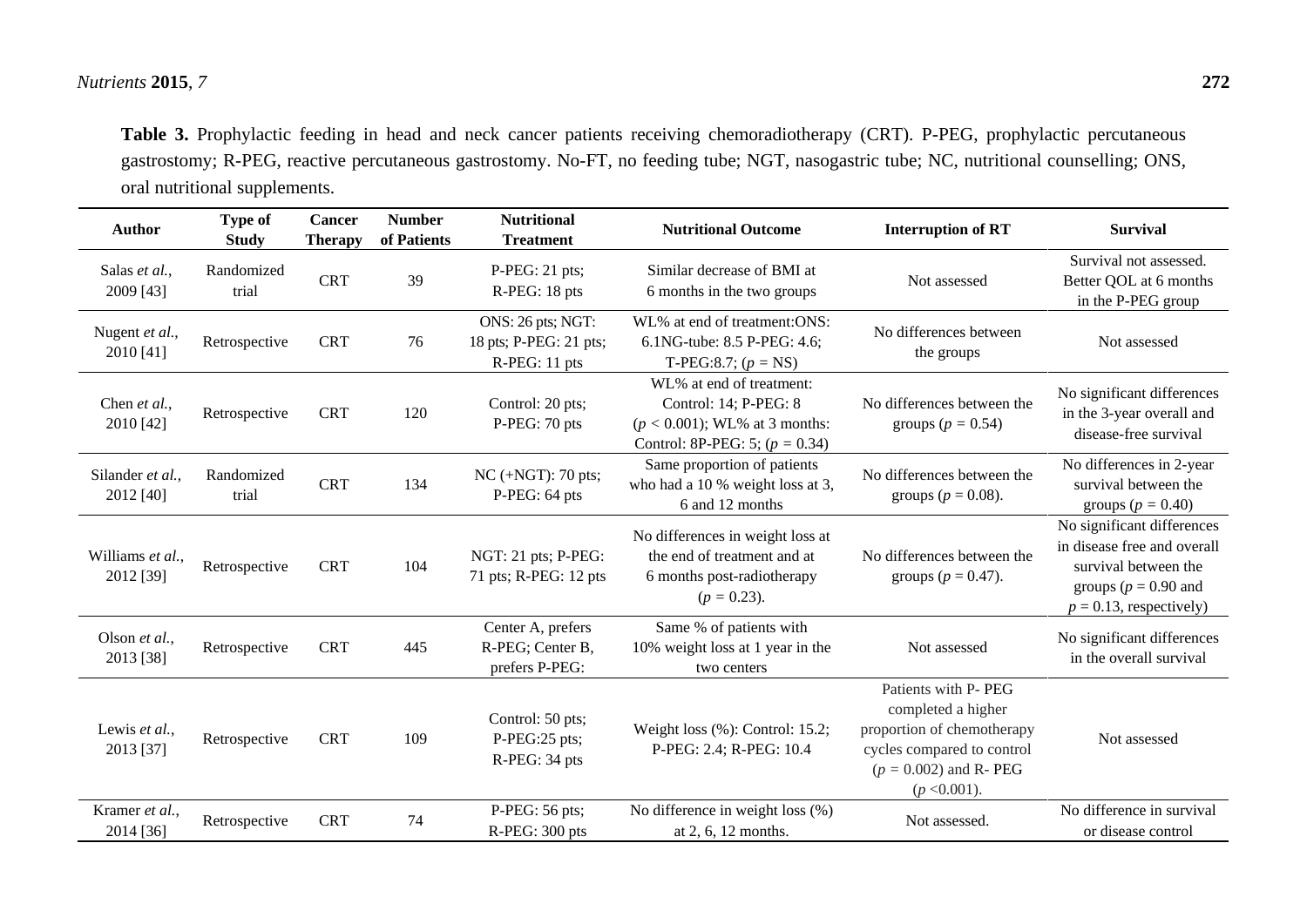#### **6. Conclusions**

Head and neck cancer patients undergoing chemoradiotherapy are at risk of malnutrition before and during treatment. Nutritional counseling and oral nutritional supplements should be used to increase dietary intake and to prevent therapy-associated weight loss and interruption of radiation therapy. If obstructing cancer and/or mucositis interfere with swallowing, enteral nutrition should be delivered by tube. However, it seems that there is not sufficient evidence to determine the optimal method of enteral feeding. Prophylactic feeding through nasogastric tube or percutaneous gastrostomy to prevent weight loss, reduce dehydration and hospitalizations, and avoid treatment breaks has become relatively common. However, compared to reactive feeding (patients are supported with oral nutritional supplements and when it is impossible to maintain nutritional requirements enteral feeding via a NGT or PEG is started), prophylactic feeding does not offer advantages in terms of nutritional outcomes, interruptions of radiotherapy and survival.

Overall, it seems that further adequate prospective, randomized studies are needed to define the better nutritional intervention in head and neck cancer patients undergoing chemoradiotherapy and to eventually change the current practice, having in mind that the nutritional treatment of these patients is complex and requires a multidisciplinary approach.

### **Conflicts of Interest**

The author declare no conflict of interest.

#### **References**

- 1. World Health Organization. *World Cancer Report 2014* (*ePUB*); World Health Organization Press: Lyon, France, 2014.
- 2. Denaro, N.; Russi, E.G.; Adamo, V.; Merlano, M.C. State-of-the-art and emerging treatment options in the management of head and neck cancer, news from 2013. *Oncology* **2014**, *86*, 212–229.
- 3. De Luis, D.A.; Izaola, O.; Aller, R. Nutritional status in head and neck cancer patients. *Eur. Rev. Med. Pharmacol. Sci.* **2007**, *11*, 239–243.
- 4. Isenring, E.A.; Capra, S.; Bauer, J.D. Nutrition intervention is beneficial in oncology outpatients receiving radiotherapy to the gastrointestinal or head and neck area. *Br. J. Cancer* **2004**, *91*, 447–452.
- 5. Isenring, E.; Capra, S.; Bauer, J. Patient satisfaction is rated higher by radiation oncology outpatients receiving nutrition intervention compared with usual care. *J. Hum. Nutr. Diet.* **2004**, *17*, 145–152
- 6. Van Wayenburg, C.A.; Rasmussen-Conrad, E.L.; van den Berg, M.G.; Merkx, M.A.; van Staveren, W.A.; van Weel, C.; van Binsbergen, J.J. Weight loss in head and neck cancer patients little noticed in general practice. *J. Prim. Health Care* **2010**, *2*, 16–21.
- 7. Van Leeuwen, P.A.; Kuik, D.J.; Klop, W.M.; Sauerwein, H.P.; Snow, G.B.; Quak, J.J. The impact of nutritional status on the prognoses of patients with advanced head and neck cancer. *Cancer* **1999**, *86*, 519–527.
- 8. Bonner, J.A.; Harari, P.M.; Giralt, J.; Azarnia, N.; Shin, D.M.; Cohen, R.B.; Jones, C.U.; Sur, R.; Raben, D.; Jassem, J.; *et al*. Radiotherapy plus cetuximab for squamous-cell carcinoma of the head and neck. *N. Engl. J. Med.* **2006**, *354*, 567–578.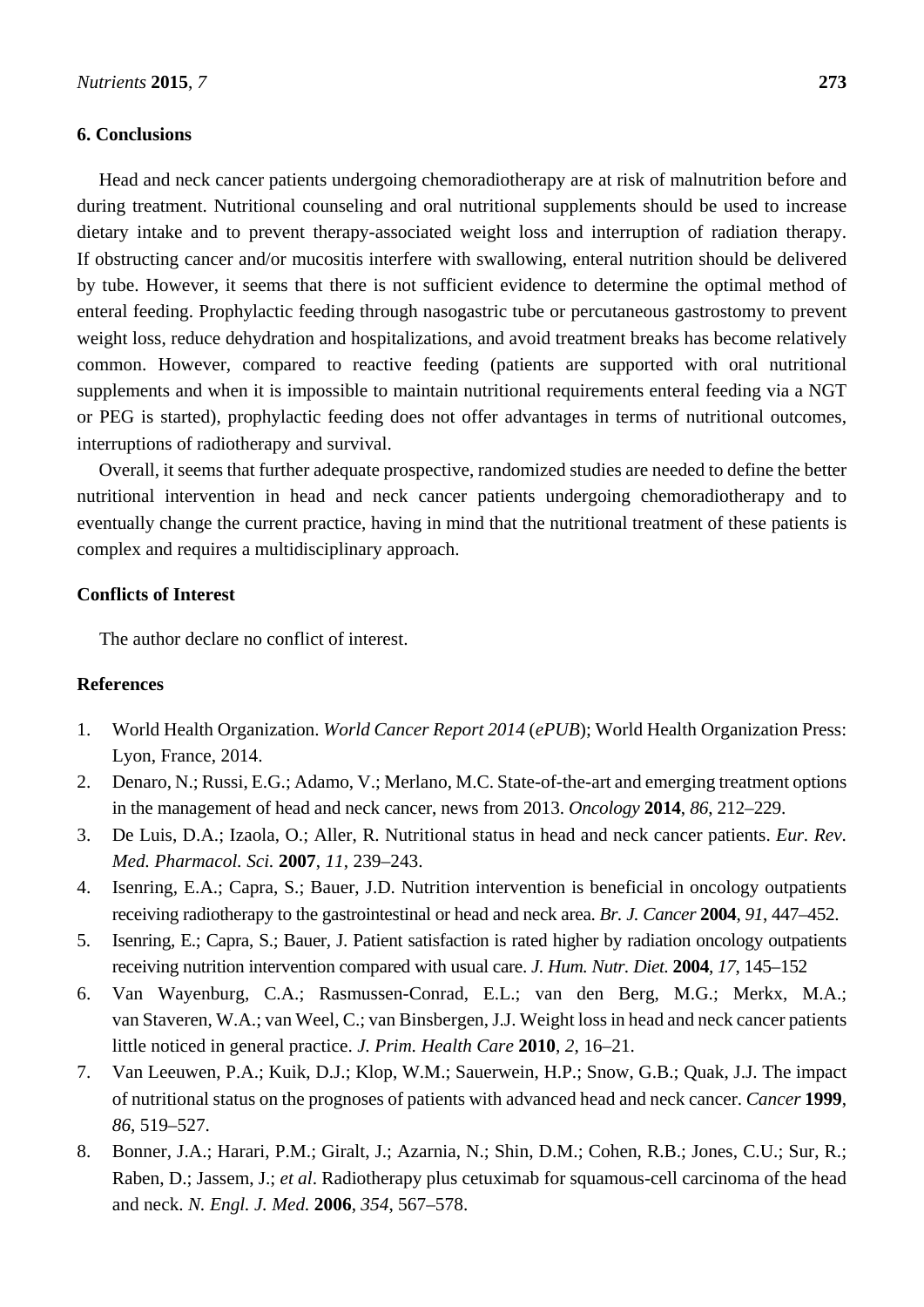- 9. Brizel, D.M.; Albers, M.E.; Fisher, S.R.; Scher, R.L.; Richtsmeier, W.J.; Hars, V.; George, S.L.; Huang, A.T.; Prosnitz, L.R. Hyperfractionated irradiation with or without concurrent chemotherapy for locally advanced head and neck cancer *N. Engl. J. Med.* **1998**, *18*, 1798–1804.
- 10. Colasanto, J.M.; Prasad, P.; Nash, M.A.; Decker, R.H.; Wilson, L.D. Nutritional support of patients undergoing radiation therapy for head and neck cancer. *Oncology* **2005**, *19*, 371–379.
- 11. Ng, K.; Leung, S.F.; Johnson, P.J.; Woo, J. Nutritional consequences of radiotherapy in nasopharynx cancer patients. *Nutr. Cancer* **2004**, *49*, 156–161.
- 12. Silver, H.J.; Dietrich, M.S.; Murphy, B.A. Changes in body mass, energy balance, physical function, and inflammatory state in patients with locally advanced head and neck cancer treated with concurrent chemoradiation after low-dose induction chemotherapy. *Head Neck* **2007**, *29*, 893–900.
- 13. Bernier, J.; Domenge, C.; Ozsahin, M.; Matuszewska, K.; Lefèbvre, J.L.; Greiner, R.H.; Giralt, J.; Maingon, P.; Rolland, F.; Bolla, M.; *et al*. Postoperative irradiation with or without concomitant chemotherapy for locally advanced head and neck cancer. *N. Engl. J. Med.* **2004**, *350*, 1945–1952.
- 14. Bieri, S.; Bentzen, S.M.; Huguenin, P.; Allal, A.S.; Cozzi, L.; Landmann, C.; Monney, M.; Bernier, J. Early morbidity after radiotherapy with or without chemotherapy in advanced head and neck cancer. Experience from four nonrandomized studies. *Strahlenther. Onkol.* **2003**, *179*, 390–395.
- 15. Cooper, J.S.; Pajak, T.F.; Forastiere, A.A.; Jacobs, J.; Campbell, B.H.; Saxman, S.B.; Kish, J.A.; Kim, H.E.; Cmelak, A.J.; Rotman, M.; *et al*. Long-term follow-up of the RTOG 9501/intergroup phase III trial, postoperative concurrent radiation therapy and chemotherapy in high-risk squamous cell carcinoma of the head and neck. *Int. J. Radiat. Oncol. Biol. Phys.* **2012**, *84*, 1198–1205.
- 16. Lin, A.; Jabbari, S.; Worden, F.P.; Bradford, C.R.; Chepeha, D.B.; Teknos, T.N.; Liao, J.J.; Nyquist, G.G.; Tsien, C.; Schipper, M.J.; *et al*. Metabolic abnormalities associated with weight loss during chemoirradiation of head-and-neck cancer. *Int. J. Radiat. Oncol. Biol. Phys.* **2005**, *63*, 1413–1418.
- 17. Rosenthal, D.I. Consequences of mucositis-induced treatment breaks and dose reductions on head and neck cancer treatment outcomes. *J. Support. Oncol.* **2007**, *9* (Suppl. 4), 23–31.
- 18. Vera-Llonch, M.; Oster, G.; Hagiwara, M.; Sonis, S. Oral mucositis in patients undergoing radiation treatment for head and neck carcinoma. *Cancer* **2006**, *106*, 329–336.
- 19. Garg, S.; Yoo, J.; Winquist, E. Nutritional support for head and neck cancer patients receiving radiotherapy: A systematic review. *Support. Care Cancer* **2010**, *8*, 667–677.
- 20. Arends, J.; Bodoky, G.; Bozzetti, F.; Fearon, K.; van Bokhorst-de van der Schueren, M.A.; Muscaritoli, M.; Selga, G.; von Meyenfeldt, M.; DGEM (German Society for Nutritional Medicine); Zürcher, G.; *et al*. ESPEN Guidelines on Enteral Nutrition, Non-surgical oncology. *Clin. Nutr.* **2006**, *25*, 245–259.
- 21. Isenring, E.A.; Bauer, J.D.; Capra, S. Nutrition support using the American Dietetic Association medical nutrition therapy protocol for radiation oncology patients improves dietary intake compared with standard practice. *J. Am. Diet. Assoc.* **2007**, *107*, 404–412.
- 22. Bauer, D.J.; Ash, S.; Davidson, L.W.; Hill, M.J.; Brown, T.; Isenring, A.E.; Reeves, M. Evidence based practice guidelines for the nutritional management of patients receiving radiation therapy of the Dietitians Association of Australia. *Nutr. Diet.* **2008**, *65*, 1–20.
- 23. Ravasco, P.; Monteiro-Grillo, I.; Marques Vidal, P.; Camilo, M.E. Impact of nutrition on outcome, a prospective randomized controlled trial in patients with head and neck cancer undergoing radiotherapy. *Head Neck* **2005**, *27*, 659–668.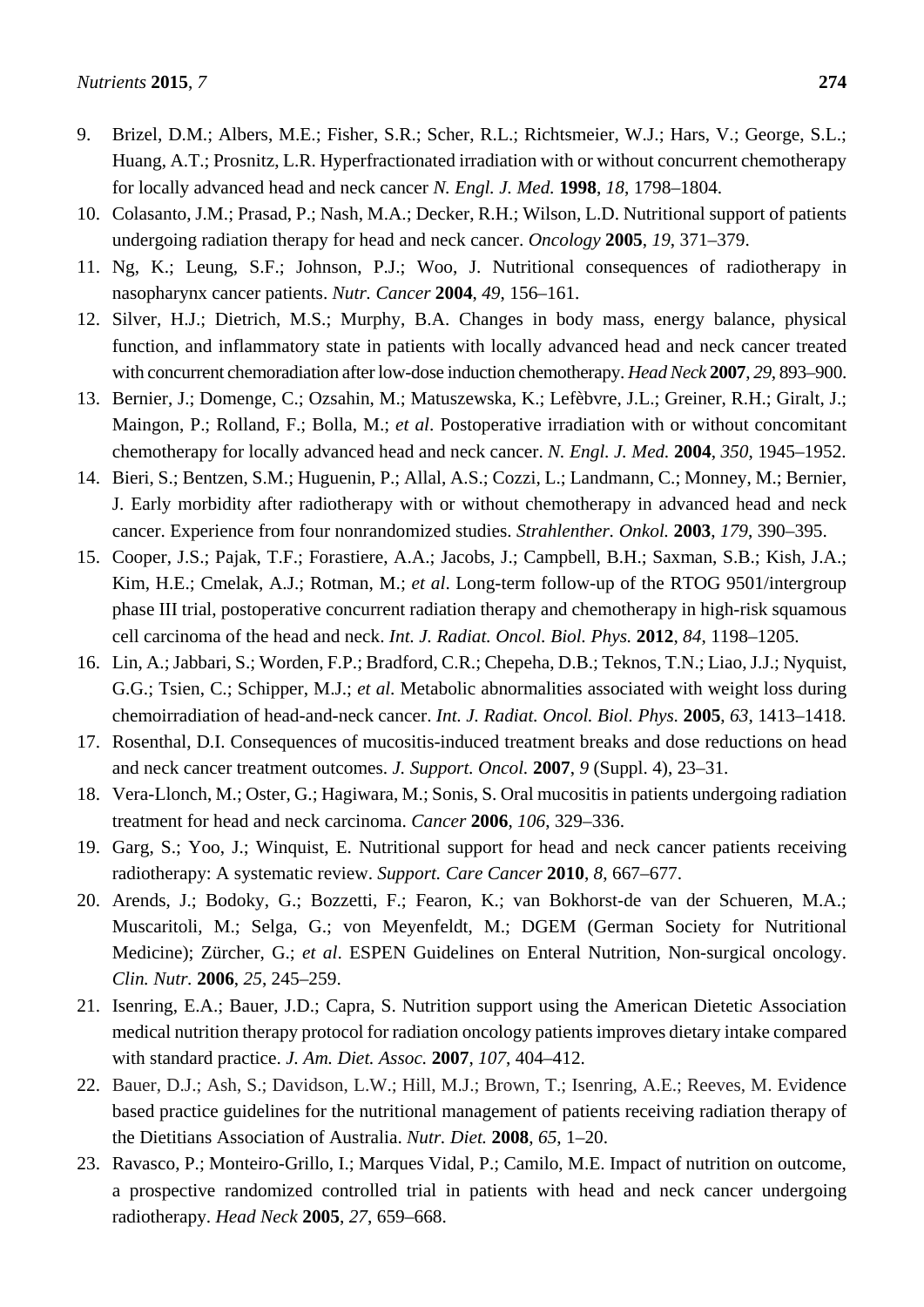- 24. Van den Berg, M.G.; Rasmussen-Conrad, E.L.; Wei, K.H.; Lintz-Luidens, H.; Kaanders, J.H.; Merkx, M.A. Comparison of the effect of individual dietary counselling and of standard nutritional care on weight loss in patients with head and neck cancer undergoing radiotherapy. *Br. J. Nutr.* **2010**, *104*, 872–877.
- 25. Arnold, C.; Richter, M.P. The effect of oral nutritional supplements on head and neck cancer. *Int. J. Radiat. Oncol. Biol. Phys.* **1989**, *16*, 1595–1599.
- 26. Nayel, H.; el-Ghoneimy, E.; el-Haddad, S. Impact of nutritional supplementation on treatment delay and morbidity inpatients with head and neck tumors treated with irradiation. *Nutrition* **1992**, *8*, 13–18.
- 27. Gonçalves Dias, M.C.; de Fátima Nunes Marucci, M.; Nadalin, W.; Waitzberg, D.L. Nutritional intervention improves the caloric and proteic ingestion of head and neck cancer patients under radiotherapy. *Nutr. Hosp.* **2005**, *20*, 320–325.
- 28. Paccagnella, A.; Morello, M.; da Mosto, M.C.; Baruffi, C.; Marcon, M.L.; Gava, A.; Baggio, V.; Lamon, S.; Babare, R.; Rosti, G.; *et al*. [Early nutritional intervention improves treatment tolerance](http://www.ncbi.nlm.nih.gov/pubmed/19727846)  [and outcomes in head and neck cancer patients undergoing concurrent chemoradiotherapy.](http://www.ncbi.nlm.nih.gov/pubmed/19727846) *Support. Care Cancer* **2010**, *18*, 837–845.
- 29. Valentini, V.; Marazzi, F.; Bossola, M.; Miccichè, F.; Nardone, L.; Balducci, M.; Dinapoli, N.; Bonomo, P.; Autorino, R.; Silipigni, S.; *et al*. Nutritional counselling and oral nutritional supplements in head and neck cancer patients undergoing chemoradiotherapy. *J. Hum. Nutr. Diet.* **2012**, *25*, 201–208.
- 30. Löser, C.; Aschl, G.; Hébuterne, X.; Mathus-Vliegen, E.M.; Muscaritoli, M.; Niv, Y.; Rollins, H.; Singer, P.; Skelly, R.H. ESPEN guidelines on artificial enteral nutrition—Percutaneous endoscopic gastrostomy (PEG). *Clin. Nutr.* **2005**, *24*, 848–861.
- 31. Magné, N.; Marcy, P.Y.; Foa, C.; Falewee, M.N.; Schneider, M.; Demard, F.; Bensadoun, R.J. Comparison between nasogastric tube feeding and percutaneous fluoroscopic gastrostomy in advanced head and neck cancer patients. *Eur. Arch. Otorhinolaryngol.* **2001**, *258*, 89–92.
- 32. Mekhail, T.M.; Adelstein, D.J.; Rybicki, L.A.; Larto, M.A.; Saxton, J.P.; Lavertu, P. Enteral nutrition during the treatment of head and neck carcinoma: Is a percutaneous endoscopic gastrostomy tube preferable to a nasogastric tube? *Cancer* **2001**, *91*, 1785–1790.
- 33. Corry, J.; Poon, W.; McPhee, N.; Milner, A.D.; Cruickshank, D.; Porceddu, S.V.; Rischin, D.; Peters, L.J. Prospective study of percutaneous endoscopic gastrostomy tubes *vs.* nasogastric tubes for enteral feeding in patients with head and neck cancer undergoing (chemo)radiation. *Head Neck* **2009**, *31*, 867–876.
- 34. Prestwich, R.J.; Teo, M.T.; Gilbert, A.; Williams, G.; Dyker, K.E.; Sen, M. Long-term swallow function after chemoradiotherapy for oropharyngeal cancer: The influence of a prophylactic gastrostomy or reactive nasogastric tube. *Clin. Oncol. (R. CollRadiol.)* **2014**, *26*, 103–109.
- 35. Lee, J.H.; Machtay, M.; Unger, L.D.; Weinstein, G.S.; Weber, R.S.; Chalian, A.A.; Rosenthal, D.I. (1998) Prophylactic gastrostomy tubes in patients undergoing intensive radiation irradiation for cancer of the head and neck. *Arch. Otolaryngol. Head Neck Surg.* **1998**, *124*, 871–875.
- 36. Kramer, S.; Newcomb, M.; Hessler, J.; Siddiqui, F. Prophylactic *vs.* reactive PEG tube placement in head and neck cancer. *Otolaryngol. Head Neck Surg.* **2014**, *150*, 407–412